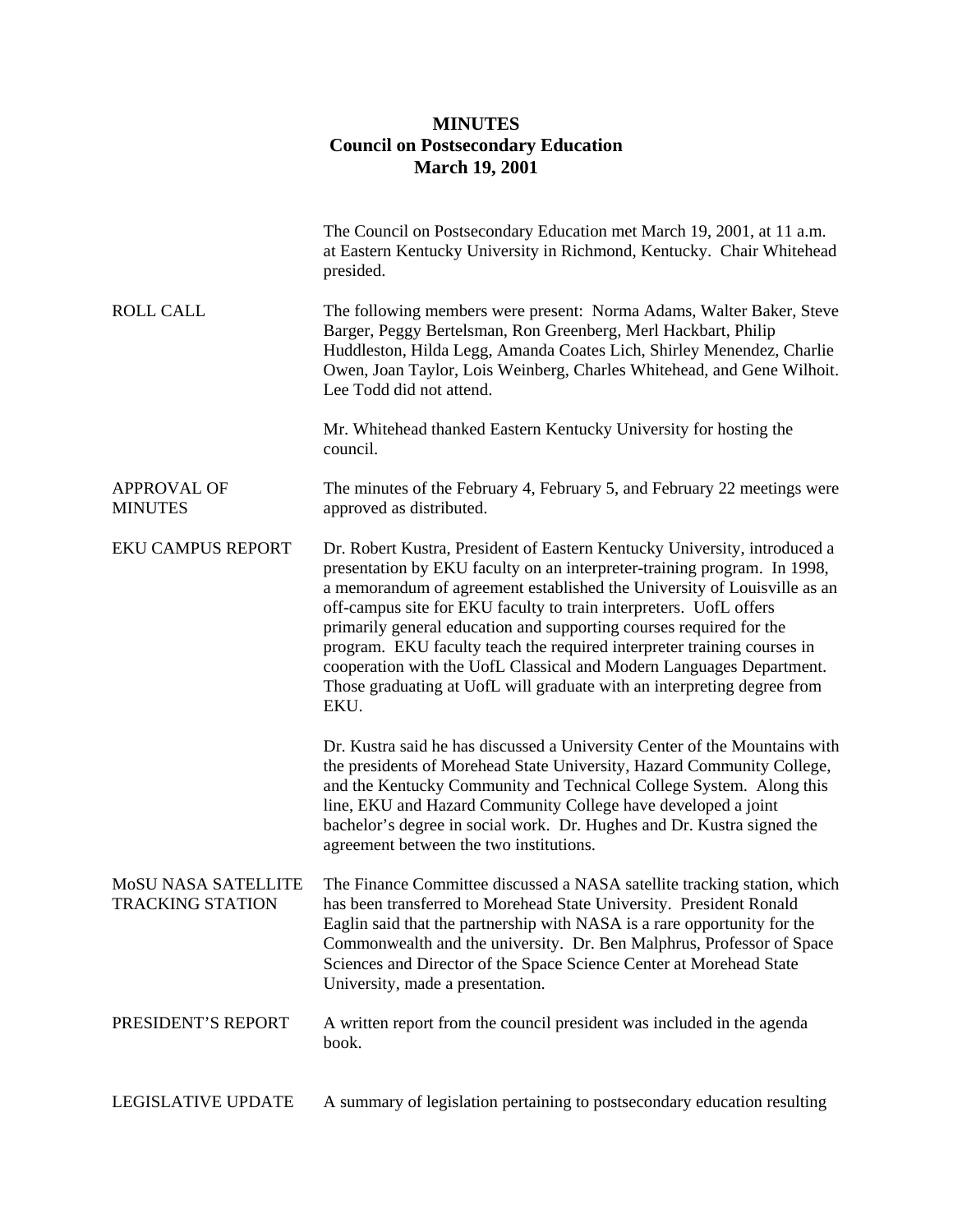|                                                                    | from the 2001 General Assembly was included in the agenda book.                                                                                                                                                                                                                                                                                                                                                                        |
|--------------------------------------------------------------------|----------------------------------------------------------------------------------------------------------------------------------------------------------------------------------------------------------------------------------------------------------------------------------------------------------------------------------------------------------------------------------------------------------------------------------------|
| <b>AGENCY AUDIT</b><br><b>REQUEST FOR</b><br><b>PROPOSAL</b>       | RECOMMENDATION: The staff recommends that the council authorize<br>the issuance of a request for proposals for auditing services and that the<br>Executive Committee be authorized to select the firm that will perform an<br>annual audit of the council beginning with the 2000-01 fiscal year.                                                                                                                                      |
|                                                                    | Mr. Davies said that the Council on Postsecondary Education and its<br>predecessor, the Council on Higher Education, until recently, was a very<br>small operation. The postsecondary education reform resulted in sizeable<br>amounts of money appropriated to the council as trust funds or pass-<br>throughs. Because of the size and complexity of the operating budget, an<br>annual audit of the agency's finances is necessary. |
|                                                                    | MOTION: Mr. Barger moved approval of the recommendation. Mr.<br>Baker seconded the motion.                                                                                                                                                                                                                                                                                                                                             |
|                                                                    | VOTE: The motion passed.                                                                                                                                                                                                                                                                                                                                                                                                               |
|                                                                    | Mr. Whitehead asked the Executive Committee to review proposals from<br>competing vendors and select the audit firm. Executive committee<br>members are Mr. Whitehead, Ms. Weinberg, Ms. Adams, Mr. Baker, Mr.<br>Barger, and Ms. Menendez.                                                                                                                                                                                            |
| <b>COUNCIL STAFF</b>                                               | Mr. Davies announced that council staff member Rana Johnson<br>successfully defended her doctoral dissertation at the University of<br>Kentucky. He also introduced two additions to the council staff – Sherri<br>Noxel as senior associate for information and Sue Hasbrouck as senior<br>associate for finance.                                                                                                                     |
| <b>KEY INDICATORS OF</b>                                           | <b>RECOMMENDATIONS:</b>                                                                                                                                                                                                                                                                                                                                                                                                                |
| PROGRESS TOWARD<br><b>POSTSECONDARY</b><br><b>EDUCATION REFORM</b> | The staff recommends that the council approve the key indicators<br>$\bullet$<br>outlined in Attachment A to answer the five questions guiding<br>postsecondary reform. These indicators will tell us whether<br>Kentucky's system of postsecondary education is helping to improve<br>the lives of Kentucky's people, the quality of the communities in<br>which they live and work, and the economic well-being of the state.        |
|                                                                    | For the indicators included in Attachment B, the staff recommends that<br>the council approve goals for 2002.                                                                                                                                                                                                                                                                                                                          |
|                                                                    | The staff recommends that the council direct the staff to continue its<br>work with the institutions and other agencies to propose the remaining<br>goals by the end of 2001 according to the schedule outlined in<br>Attachment C.                                                                                                                                                                                                    |

Sue Hodges Moore said the year-long effort involved the council, council staff, faculty and staff of the institutions, and the key stakeholders who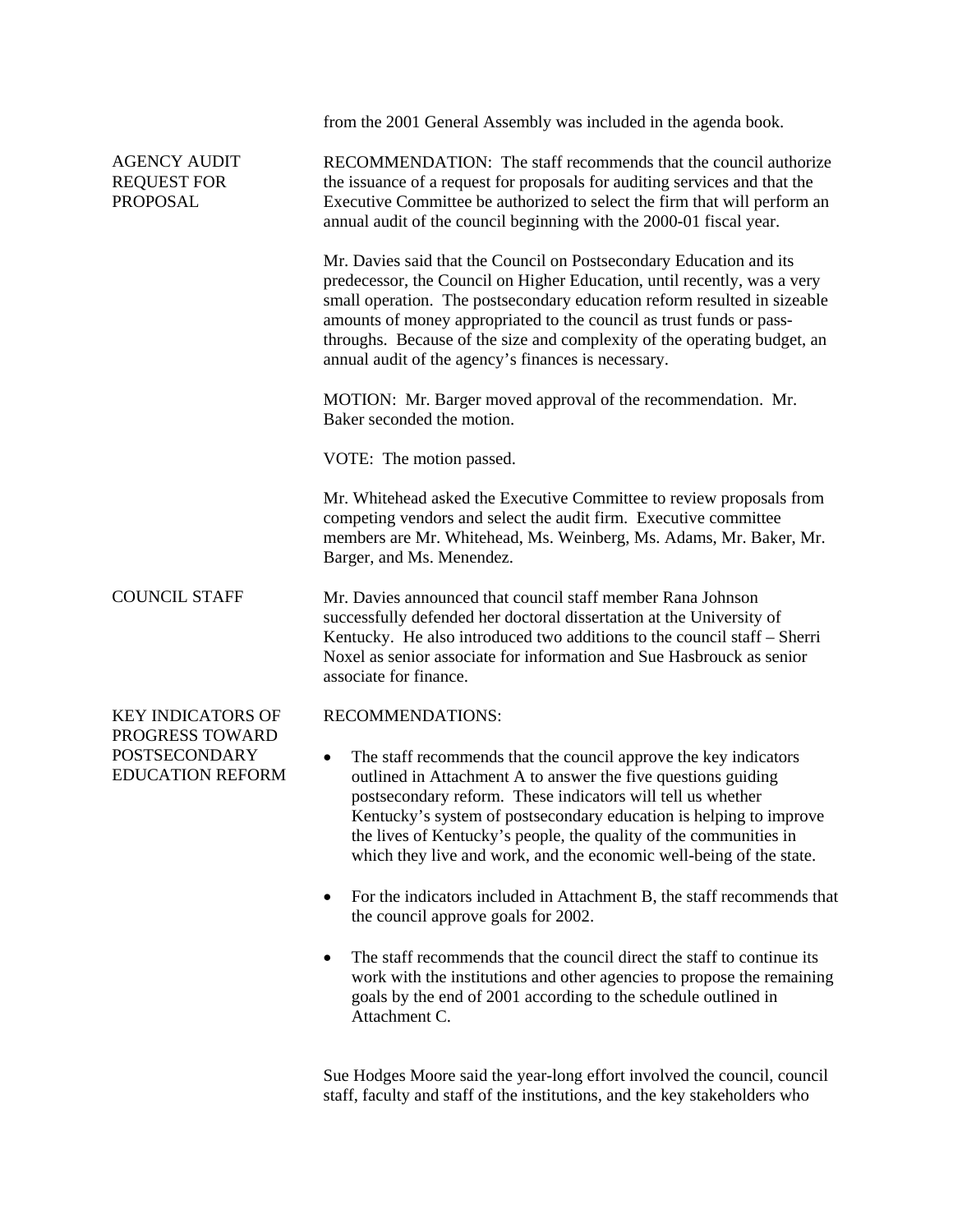benefit from the postsecondary system. In November, the council discussed proposed indicators. Following that meeting, the staff again consulted with the key stakeholders and the institutions and then refined the proposal. Dr. Moore called attention to three characteristics of the indicator system:

- 1. It is short and easy to understand. It will stimulate change and improvement and is framed around the five questions.
- 2. It is oriented around statewide priorities, not necessarily around institutions. The questions tie directly back to House Bill 1, to 2020 Vision, and to the Action Agenda. The questions are aimed at improving lives. The systemwide goals are based on where the state wants to be in 20 years.
- 3. The accomplishment of many of the goals, particularly questions 1 and 5, rely as much on the efforts of those outside the postsecondary system as those within it.

Staff will continue to work with outside agencies to develop goals on some of the indicators. This information will be brought to the council at future meetings.

MOTION: Mr. Baker moved that the recommendations be approved. Mr. Barger seconded the motion.

Ms. Weinberg thanked the staff for working with others throughout the Commonwealth. She said the questions and indictors give council members an opportunity to organize the enormous amount of data that is available to track progress on House Bill 1 goals.

Mr. Wilhoit said that the Department of Education is involved in a similar set of activities for elementary and secondary, and its first report was issued recently. He said that the staffs of the council and the department also are developing a data system, which will allow the transfer of information from one agency to another. Results should be seen in about 18 months.

AMENDMENT TO MOTION: Mr. Greenberg amended the motion to ask the council staff to develop additional indicators for academic quality and research and that these measures be reported to the council by the end of October. Mr. Hackbart seconded the motion.

Ms. Bertelsman said that the trust funds are a mandated part of reform and there is no indicator that will allow the council to monitor the performance of both comprehensive and research university trust funds.

AMENDMENT TO MOTION: Ms. Bertelsman moved that the original motion be tabled and suggested that the council discuss the indicators at a retreat planned for early summer.

Dr. Moore said that these indicators do not replace all the other types of evaluation and monitoring conducted by the council staff and the council.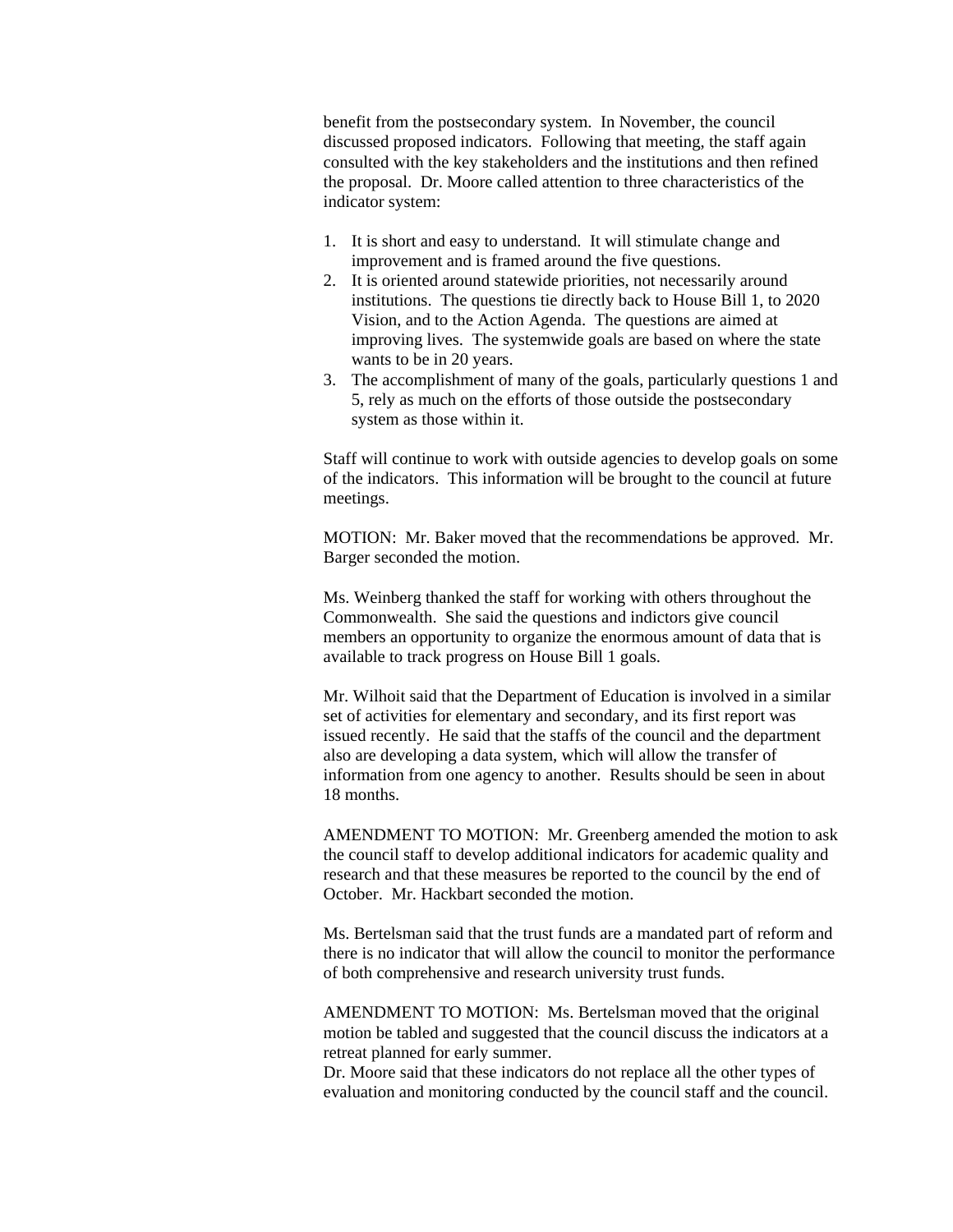|                                                            | The objectives of the equal opportunities plan, indicators for adult<br>education, new economy, Bucks for Brains, and evaluation of programs of<br>distinction will continue. The indicators under consideration are the<br>"dashboard" – the things that we need to pay close attention to to see if<br>reform is working. Additional indicators can be added at any time.                                                                                                                                                                                                                                                                                                                                                                                                                                                                                    |
|------------------------------------------------------------|----------------------------------------------------------------------------------------------------------------------------------------------------------------------------------------------------------------------------------------------------------------------------------------------------------------------------------------------------------------------------------------------------------------------------------------------------------------------------------------------------------------------------------------------------------------------------------------------------------------------------------------------------------------------------------------------------------------------------------------------------------------------------------------------------------------------------------------------------------------|
|                                                            | Ms. Bertelsman withdrew her amendment to table the motion, noting that<br>indicators can be added later.                                                                                                                                                                                                                                                                                                                                                                                                                                                                                                                                                                                                                                                                                                                                                       |
|                                                            | VOTE ON MR. GREENBERG'S AMENDMENT: The amendment<br>failed.                                                                                                                                                                                                                                                                                                                                                                                                                                                                                                                                                                                                                                                                                                                                                                                                    |
|                                                            | VOTE ON ORIGINAL MOTION: The motion passed.                                                                                                                                                                                                                                                                                                                                                                                                                                                                                                                                                                                                                                                                                                                                                                                                                    |
| <b>NATIONAL SURVEY</b><br>OF STUDENT<br><b>ENGAGEMENT</b>  | At its March 2000 study session, the council endorsed the participation of<br>Kentucky's public universities in the National Survey of Student<br>Engagement. The survey, sponsored by the Pew Charitable Trusts, is<br>based on research suggesting that students learn more when they are<br>actively engaged in their studies. Centre College was among the first<br>institutions taking part in the survey. The Chronicle of Higher Education<br>in November 2000 said Centre and three other liberal arts colleges "stood<br>out among 276 institutions whose freshmen and seniors participated."<br>John Ward, vice president for academic affairs and dean of Centre College,<br>and Elizabeth Perkins, associate dean, spoke with the council about the<br>survey, why Centre chose to participate, and the reasons for the college's<br>high ratings. |
|                                                            | Ms. Adams presented the report of the Academic Affairs Committee.                                                                                                                                                                                                                                                                                                                                                                                                                                                                                                                                                                                                                                                                                                                                                                                              |
| <b>ADULT EDUCATION</b><br>NEW OPPORTUNITY<br><b>GRANTS</b> | The Adult Education Action Plan for fiscal year 2000-01, approved by the<br>council in November, set aside \$1.5 million for New Opportunity Grants<br>and authorized council staff to select the recipients. Sixty-two applications<br>were received and nine proposals totaling \$1,060,723 were selected.<br>Information about the grants is included in the agenda book.                                                                                                                                                                                                                                                                                                                                                                                                                                                                                   |
| MA IN TEACHING, NKU                                        | RECOMMENDATION: The staff recommends that the council approve<br>the master of arts in teaching proposed by Northern Kentucky University.<br>NKU should bring a report to the council in May and report on the<br>progress of creating a presence in the Kentucky Virtual University.                                                                                                                                                                                                                                                                                                                                                                                                                                                                                                                                                                          |
|                                                            | MOTION: Ms. Adams moved that the recommendation be approved. Ms.<br>Bertelsman seconded the motion.                                                                                                                                                                                                                                                                                                                                                                                                                                                                                                                                                                                                                                                                                                                                                            |
|                                                            | VOTE: The motion passed.                                                                                                                                                                                                                                                                                                                                                                                                                                                                                                                                                                                                                                                                                                                                                                                                                                       |
| MS AND DSc IN<br>CLINICAL SCIENCES,<br>UK                  | RECOMMENDATION: The staff recommends that the council approve<br>the master of science and doctor of science in clinical sciences proposed by<br>the University of Kentucky. UK should bring a report to the council in<br>September and report on the progress of creating a presence in the<br>Kentucky Virtual University.                                                                                                                                                                                                                                                                                                                                                                                                                                                                                                                                  |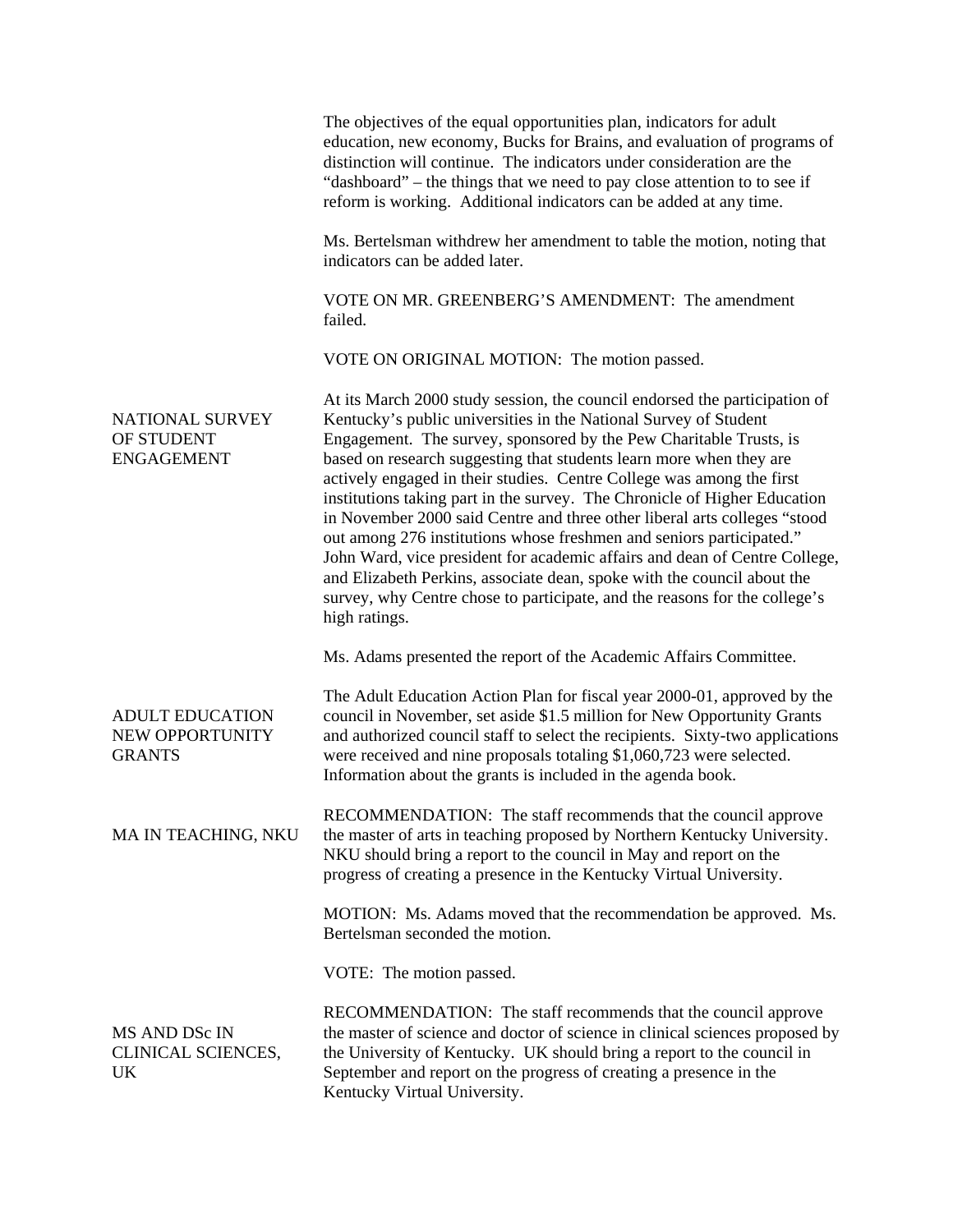MOTION: Ms. Adams moved that the recommendation be approved. Ms. Bertelsman seconded the motion.

VOTE: The motion passed.

The Academic Affairs Committee discussed the seriousness of involving the KYVU in proposed programs that are being placed on the Web. The committee requested that a statement be included in proposals, making clear the institution's intentions.

Mr. Baker presented the report of the Finance Committee.

## RECOMMENDATIONS:

- The staff recommends that the interest income earned through June 30, 2000, on the five trust funds listed in the attached chart be allotted to the institutions in accordance with the trust fund criteria and policy statements put into effect when the trust funds were established in 1997-98.
- The staff recommends that, using funds from the Technology Initiative Trust Fund (see Agenda Item I-2), the council provide the required one-for-one match of interest income from the Regional University Excellence Trust Fund if used by the comprehensive universities to advance the statewide strategy for engineering. The staff further recommends that the council match funds allocated internally by the University of Kentucky and the University of Louisville for the statewide engineering strategy up to an amount equivalent to the interest income accumulated in the Research Challenge Trust Fund. The staff recommends that the council limit the total amount of the matching funds from the Technology Initiative Trust Fund to \$650,000, as presented in Agenda Item I-2.

MOTION: Mr. Baker moved that the recommendations be approved. Mr. Barger seconded the motion.

VOTE: The motion passed.

RECOMMENDATION: The staff recommends that the council approve the following allocations from the 1998-2000 General Fund appropriation to the Technology Initiative Trust Fund:

- \$650,000 for academic program development, primarily the statewide strategy on engineering education.
- \$300,000 for the development and administration of surveys that support the key indicators.
- \$100,000 for the council's Web development.
- \$400,000 for degree audit and course transfer systems.
- \$100,000 for local P-16 councils.

POSTSECONDARY EDUCATION TRUST FUNDS INVESTMENT INCOME

**TECHNOLOGY** INITIATIVE TRUST **FUND**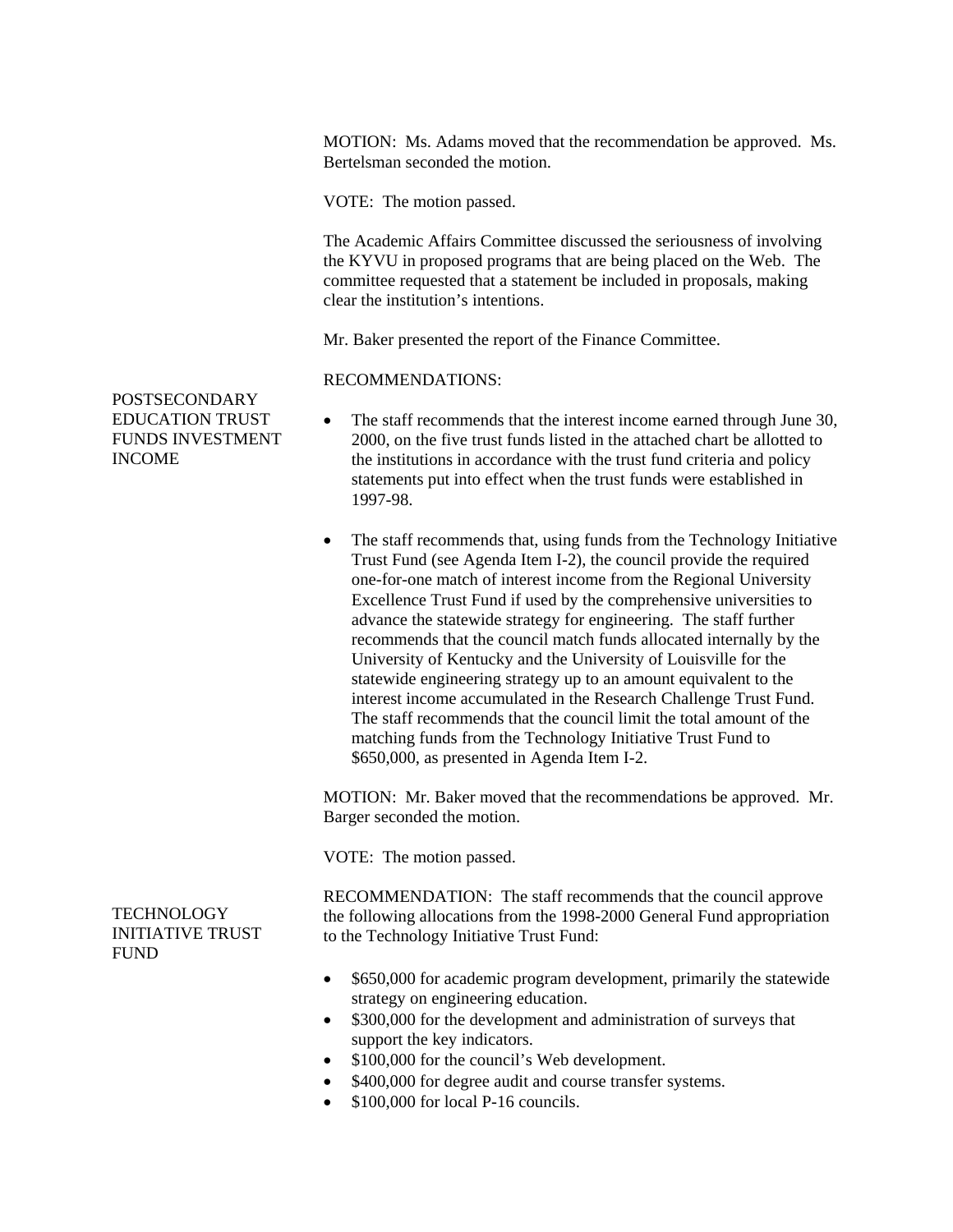|                                                                            | MOTION: Mr. Baker moved that the recommendation be approved. Mr.<br>Barger seconded the motion.                                                                                                                                                                                                                                                           |
|----------------------------------------------------------------------------|-----------------------------------------------------------------------------------------------------------------------------------------------------------------------------------------------------------------------------------------------------------------------------------------------------------------------------------------------------------|
|                                                                            | VOTE: The motion passed.                                                                                                                                                                                                                                                                                                                                  |
| 2002-04 OPERATING<br>AND CAPITAL BUDGET<br>RECOMMENDATIONS:<br>PRELIMINARY | Mr. Baker called attention to a preliminary timeline developed to submit<br>the 2002-04 operating and capital budget recommendations for the public<br>institutions and the council. The recommendations are to be submitted to<br>the Governor's Office for Policy and Management and the Legislative<br>Research Commission by November 15, 2001.       |
| <b>TIMELINE</b>                                                            | Mr. Baker said that the Finance Committee had extensive discussion on the<br>draft 2002-04 tuition-setting guidelines. The guidelines need further                                                                                                                                                                                                        |
| 2002-04 TUITION-<br><b>SETTING GUIDELINES</b>                              | discussion by the council members.                                                                                                                                                                                                                                                                                                                        |
| <b>UK GLUCK EQUINE</b>                                                     | RECOMMENDATION: The staff recommends that the council approve<br>the University of Kentucky's request to renovate the Gluck Equine<br>Research Center with \$4,700,000 in private and agency funds.                                                                                                                                                       |
| <b>RESEARCH CENTER</b><br><b>RENOVATION</b>                                | MOTION: Mr. Baker moved that the recommendation be approved. Mr.<br>Barger seconded the motion.                                                                                                                                                                                                                                                           |
|                                                                            | VOTE: The motion passed.                                                                                                                                                                                                                                                                                                                                  |
| <b>MOSU NASA SATELLITE</b><br><b>TRACKING STATION</b>                      | RECOMMENDATION: The staff recommends that the council approve<br>Morehead State University's request to spend \$4,200,000 in federal funds<br>to relocate the operations of the NASA-Goddard satellite tracking station<br>to Morehead from Wallops Island, Virginia.                                                                                     |
|                                                                            | Mr. Baker noted that the council has the statutory responsibility to review<br>and approve postsecondary education capital construction projects costing<br>\$400,000 or more, regardless of fund source.                                                                                                                                                 |
|                                                                            | MOTION: Mr. Baker moved that the recommendation be approved. Ms.<br>Menendez seconded the motion.                                                                                                                                                                                                                                                         |
|                                                                            | VOTE: The motion passed.                                                                                                                                                                                                                                                                                                                                  |
| <b>ATHLETIC CONTRACTS</b>                                                  | The Finance Committee discussed the buy-out of coaches' contracts at the<br>University of Kentucky and the University of Louisville. The committee<br>took no action but expressed informally its dissatisfaction.                                                                                                                                        |
| <b>NOMINATING</b><br><b>COMMITTEE</b>                                      | Mr. Whitehead appointed a nominating committee to select officers before<br>June 30. Members of the committee are Mr. Whitehead, Ms. Weinberg,<br>Ms. Adams, and Mr. Baker, with Mr. Baker serving as chair.<br>Mr. Huddleston asked the council members to consider combining the<br>Finance Committee and the Academic Affairs Committee as a committee |
| <b>COUNCIL COMMITTEE</b>                                                   | of the whole. This would eliminate the split sessions and would allow all<br>council members to hear presentations and discussions on all issues.                                                                                                                                                                                                         |